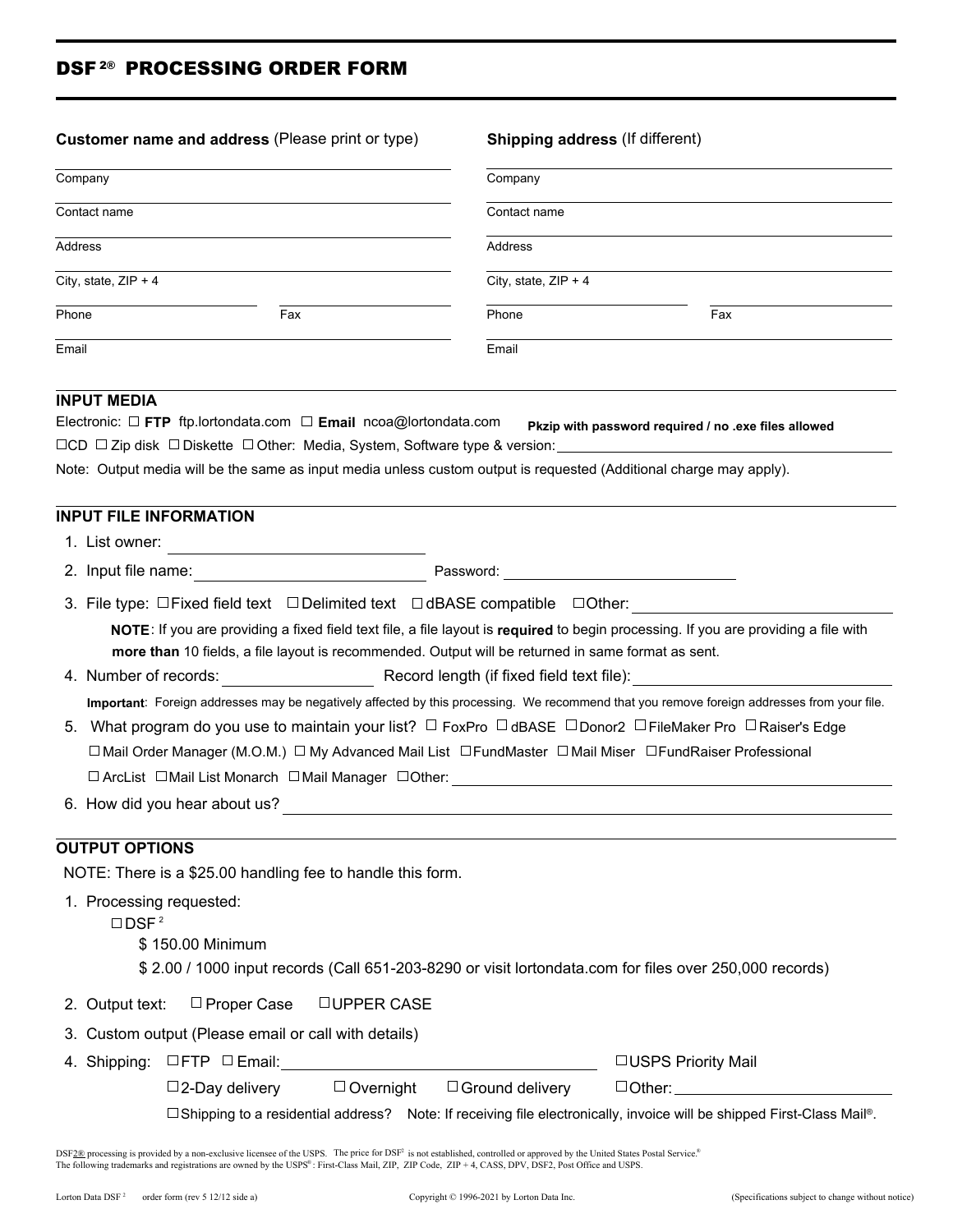## **SENDING A JOB TO LORTON DATA**

## **Send completed order form and file to:**

Email: ncoa@lortondata.com FTP: ftp.lortondata.com/incoming Fax: 651-203-8299

**If not sending file via FTP or email, send physical media and form to:** Lorton Data Inc 2 Pine Tree Drive Ste 302 Arden Hills MN 55112-3715

**For more information:** Website: www.lortondata.com Support Line: 651-203-8290

## **CHECKLIST**

To avoid processing delays, do the following:

- $\Box$  Fill out order form completely
- $\Box$  Complete a Processing Acknowledgment Form (Must be renewed annually)
- $\Box$  Fax or PDF your order form and Processing Acknowledgment Form
- $\Box$  Email or FTP your data file
- $\Box$  If you cannot email or FTP, send media to Lorton Data

| <b>BILLING INFORMATION</b>                               | Card #:                                 |  |
|----------------------------------------------------------|-----------------------------------------|--|
| Electronic transfers must be paid by credit card. Lorton | Exp. Date:                              |  |
| Data accepts Visa, MasterCard, American Express and      | Name on card:                           |  |
| Discover.                                                | Signature:                              |  |
| COD: Fax amount before shipping?<br>$\Box$ Yes $\Box$ No | Credit card billing address & ZIP Code: |  |

**AUTHORIZATION** (Please read and sign to authorize processing. Must be signed for processing to proceed.)

The undersigned, as an authorized agent of the Customer, hereby authorizes Lorton Data to process the Customer's files as indicated in the "Output Options" section of this form and the Customer agrees to pay the price listed for each of the output options selected. The Customer understands the nature, scope and limitations of the processing as well as the nature of the output to be generated by Lorton Data on behalf of the Customer. Customer agrees to examine output data for validity. Customer will not hold Lorton Data liable for any damages greater than the charges herein resulting from the use of invalid data. The Customer further understands that this order is subject to and will be processed solely in accordance with Lorton Data's General Terms and Conditions (Rev 4-10/19) as set forth on side c of this form.

Authorized by Title Date Name (Please print)